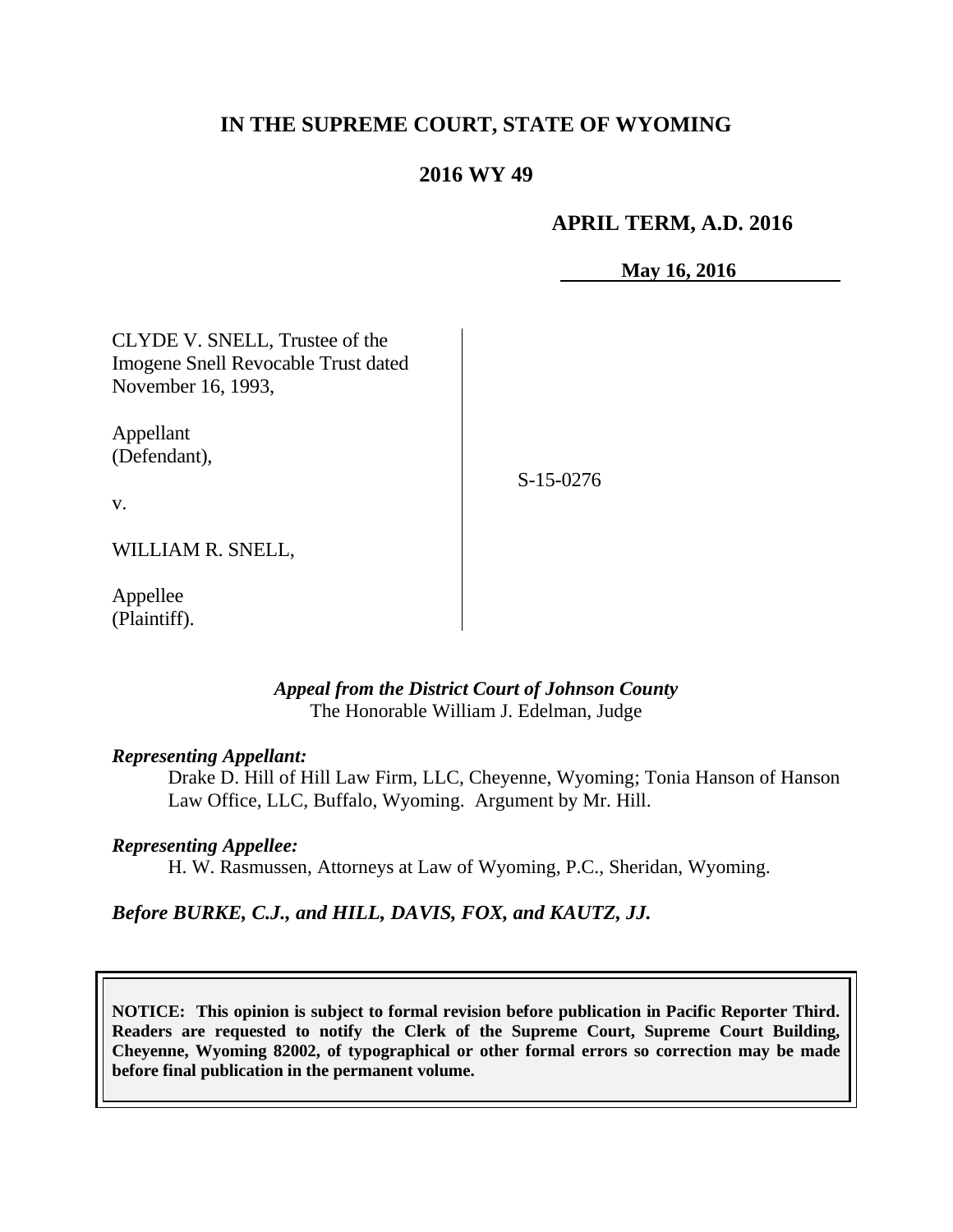## **KAUTZ, Justice.**

[¶1] William R. Snell (William) and Clyde Allen Snell (Allen) are remainder beneficiaries of the family trust created pursuant to the terms of the Imogene Snell Revocable Trust. William filed an action for a trust accounting from his father, Clyde V. Snell (Clyde), who is the sole trustee and current beneficiary of the trust.<sup>1</sup> The district court applied Arkansas law in accordance with the trust's choice of law provision and granted summary judgment in favor of William, ordering Clyde to produce certain trust documents to him. Clyde appealed.

[¶2] We conclude the district court's summary judgment order was not a final appealable order. However, we exercise our discretion to convert Clyde's notice of appeal to a petition for writ of review and grant the writ to address the legal question of whether William is entitled to a trust accounting. On that issue, we affirm the district court's determination that, under Arkansas law, William is entitled to an accounting and remand to the district court for immediate release of the records in the court's possession and further proceedings consistent with this decision.

## **ISSUES**

[¶3] The dispositive issues in this case are:

1. Was the district court's order appealable?

2. If the order was not appealable, should this Court use its discretion to convert the notice of appeal to a petition for writ of review and grant the writ?

3. Did the district court properly interpret Arkansas law in concluding that a trustee is required to account to a remainder beneficiary even though the trust does not expressly require it?

## **FACTS**

[¶4] Imogene and Clyde Snell were married and had two sons, William and Allen. In 1993, Imogene executed a revocable trust, which named her and Clyde as the initial cotrustees and slated William as successor co-trustee if either was unable to serve. The trust contained a choice of law provision directing that it be construed and governed by

 $1$  The individuals involved in this case are all members of the Snell family. To avoid any confusion, we will refer to them by their first names, except Clyde Allen Snell, who we will refer to as "Allen" to avoid confusion with Clyde V. Snell.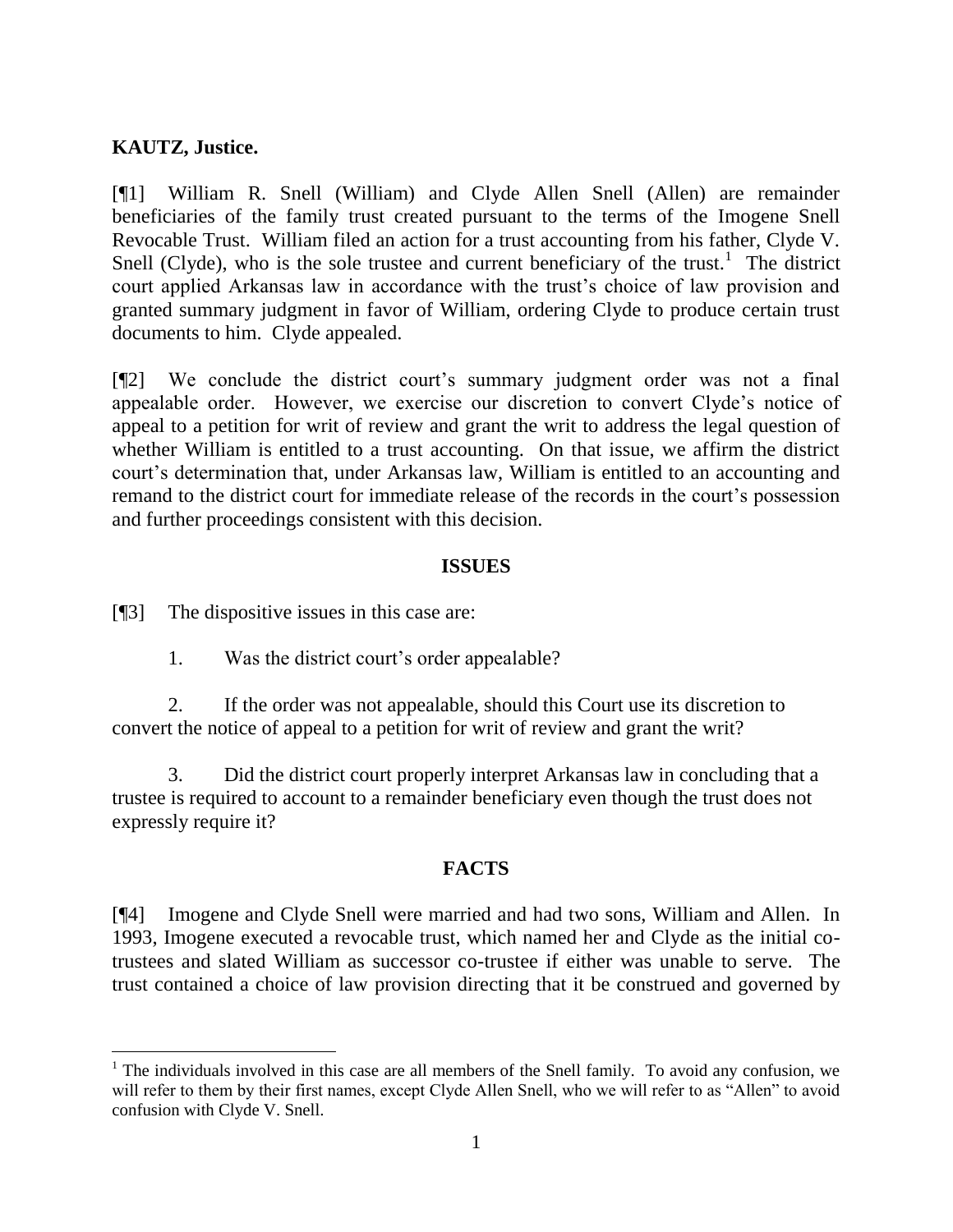the laws of Arkansas, where Imogene was domiciled. The stated purposes of the trust were to avoid federal estate taxes and provide for Clyde after Imogene's death.

[¶5] Imogene died in 2003, and the trust, therefore, became irrevocable. Under its terms, her estate was split between a bequest to Clyde and a family trust. The family trust states that Clyde may get distributions of income and principal under certain limited circumstances. William and Allen are remainder beneficiaries of the family trust.

[¶6] After Imogene's death, Clyde and an Arkansas bank were co-trustees. The bank was soon replaced by William's and Allen's uncle, Glen Evans, who served as co-trustee with Clyde. In 2006, Clyde moved to Buffalo, Wyoming, where Allen lived. Mr. Evans died in 2009, leaving Clyde as the only remaining trustee, and no successor co-trustee has been appointed.

[¶7] In 2013, Clyde proposed that the family trust be terminated and the assets be divided between the two sons. When William received the trust termination documents, he noticed that the value of an asset of the trust, an Edward D. Jones investment account, had recently fallen by over \$200,000. He asked for an explanation but did not receive one.

[¶8] William filed an action in the district court seeking an order directing Clyde "to provide sufficient material facts for [William] to protect his interests as a beneficiary of the Imogene Snell Family Trust [and] an [o]rder continuing the Court's supervision of the administration of the trust." Clyde contested the request for an accounting, and William moved for summary judgment.

[¶9] The district court initially issued an order titled "Order Denying Motion for Summary Judgment." However, the district court's ruling was more than a simple denial of William's motion. It ruled in William's favor that he is "entitled to an accounting in order to ensure the purpose of the Trust is being achieved." But, it found that there was an issue of material fact as to "whether or not the request for an accounting is reasonable." By this ruling the district court apparently meant that there would have to be a factual determination of what records and information would constitute a "reasonable" accounting, rather than a determination of whether an accounting was reasonable at all. After issuing the summary judgment order, the district court held a hearing on "what would be a reasonable request for trust records." At that hearing, the court ordered Clyde to produce for *in camera* review a list of all trust assets and "information related to activity associated with the Edward D. Jones account from June of 2012 to present." Clyde provided the information to the district court under seal.

[¶10] The district court examined the documents *in camera* and issued an order on October 20, 2015, ruling "the information tendered is discoverable as it does not constitute an unreasonable accounting." On November 16, 2015, the district court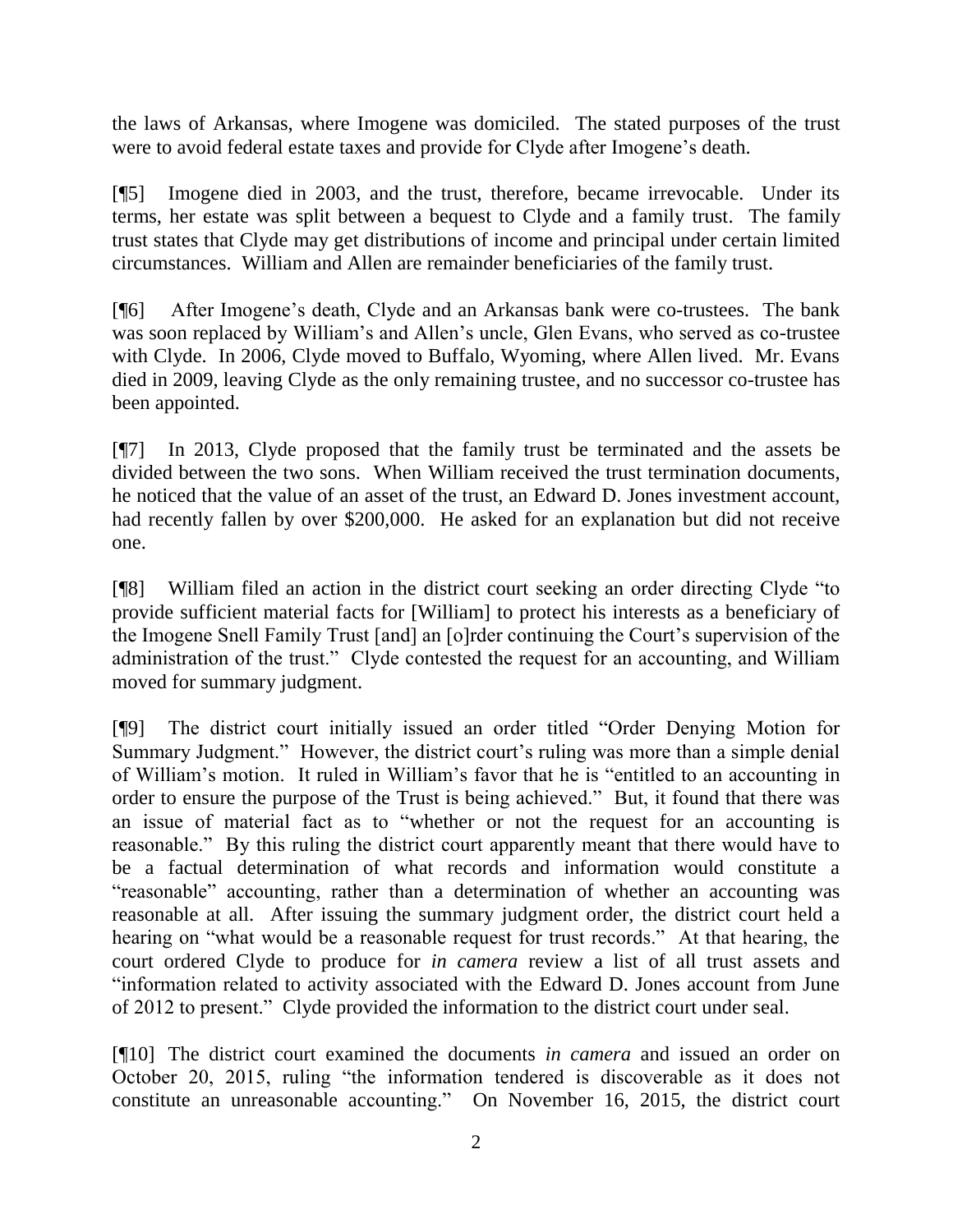entered an "Order Nunc Pro Tunc Clarifying October 20, 2015 Order," stating that it intended to grant summary judgment in favor of William and the order was final under W.R.C.P. 54(a), "as resolving all issues in the case." Clyde appealed.

#### **DISCUSSION**

### 1. Jurisdiction

[¶11] William asked us to dismiss this appeal for lack of jurisdiction because the district court's order granting him access to the information provided by Clyde did not finally decide the case.<sup>2</sup> The question of whether an order is final and appealable is one of law; thus, our standard of review is *de novo*. *[Northwest Bldg. Co., LLC v. Northwest](http://www.westlaw.com/Link/Document/FullText?findType=Y&serNum=2028499166&pubNum=0004645&originatingDoc=I5c2c2f3f961b11e490d4edf60ce7d742&refType=RP&fi=co_pp_sp_4645_245&originationContext=document&vr=3.0&rs=cblt1.0&transitionType=DocumentItem&contextData=(sc.Search)#co_pp_sp_4645_245)  Distributing Co., Inc.,* [2012 WY 113, ¶ 26, 285 P.3d 239, 245 \(Wyo. 2012\).](http://www.westlaw.com/Link/Document/FullText?findType=Y&serNum=2028499166&pubNum=0004645&originatingDoc=I5c2c2f3f961b11e490d4edf60ce7d742&refType=RP&fi=co_pp_sp_4645_245&originationContext=document&vr=3.0&rs=cblt1.0&transitionType=DocumentItem&contextData=(sc.Search)#co_pp_sp_4645_245) *See also Poignee v. State, 2016 WY 42, ¶ 8, \_\_\_\_ P.3d \_\_\_ (Wyo. 2016) (jurisdiction is a* question of law subject to *de novo* review).

[¶12] Under Wyoming's rules of appellate procedure, this Court has jurisdiction over appeals from final, appealable orders. *Plymale v. Donnelly,* 2006 WY 3, ¶ 4, 125 P.3d 1022, 1023 (Wyo. 2006). *See also [McLean v. Hyland Enterprises, Inc.,](http://www.westlaw.com/Link/Document/FullText?findType=Y&serNum=2001966872&pubNum=4645&originatingDoc=I20dcb87f7ed911da8ccab4c14e983401&refType=RP&fi=co_pp_sp_4645_1268&originationContext=document&vr=3.0&rs=cblt1.0&transitionType=DocumentItem&contextData=(sc.Search)#co_pp_sp_4645_1268)* 2001 WY 111, [¶¶ 19–20, 34 P.3d 1262, 1268 \(Wyo. 2001\).](http://www.westlaw.com/Link/Document/FullText?findType=Y&serNum=2001966872&pubNum=4645&originatingDoc=I20dcb87f7ed911da8ccab4c14e983401&refType=RP&fi=co_pp_sp_4645_1268&originationContext=document&vr=3.0&rs=cblt1.0&transitionType=DocumentItem&contextData=(sc.Search)#co_pp_sp_4645_1268) W.R.A.P. [1.05\(](http://www.westlaw.com/Link/Document/FullText?findType=L&pubNum=1006377&cite=WYRRAPR1.05&originatingDoc=I20dcb87f7ed911da8ccab4c14e983401&refType=LQ&originationContext=document&vr=3.0&rs=cblt1.0&transitionType=DocumentItem&contextData=(sc.Search))a) defines an appealable order in pertinent part as: "(a) An order affecting a substantial right in an action, when such order, in effect, determines the action and prevents a judgment[.]" We have identified three requirements for an order to be appealable under Rule 1.05(a). It must affect a substantial right, determine the merits of the controversy and leave no issues for future consideration. *See, e.g.*, *CAA v. ZWA (In re KRA),* 2004 WY 18, ¶ 10, 85 P.3d 432, 436 (Wyo. 2004); *Steele v. Neeman,* 6 P.3d 649, 653 (Wyo. 2000).

[¶13] William asserts the district court's order requiring production of the information reviewed *in camera* did not finally decide the case because the information may not be sufficient to allow him to protect his interests. In fact, in his motion for summary judgment, William sought an order directing Clyde:

> to account for all contributions, income and distributions of the trust from July 7, 2003 to the present, including but not limited to the closing statement from the sale of real property held by the trust, annual tax returns for the trust, Edward D. Jones account number . . . and to the extent transfers were

 $2$  Clyde attempted to have the case heard by this Court on two earlier occasions. He filed a petition for writ of review, which we denied in April 2015. He also filed a notice of appeal of the "Order Denying Motion for Summary Judgment" and an "Order Denying Motion to Stay Discovery and Motion for Protective Order." We dismissed that appeal because an order denying summary judgment generally is not appealable. *See, e.g*., *Merchant v. Gray,* 2007 WY 208, ¶ 5, 173 P.3d 410, 412 (Wyo. 2007). We also noted that it appeared the district court had not resolved William's request for judicial supervision of the trust.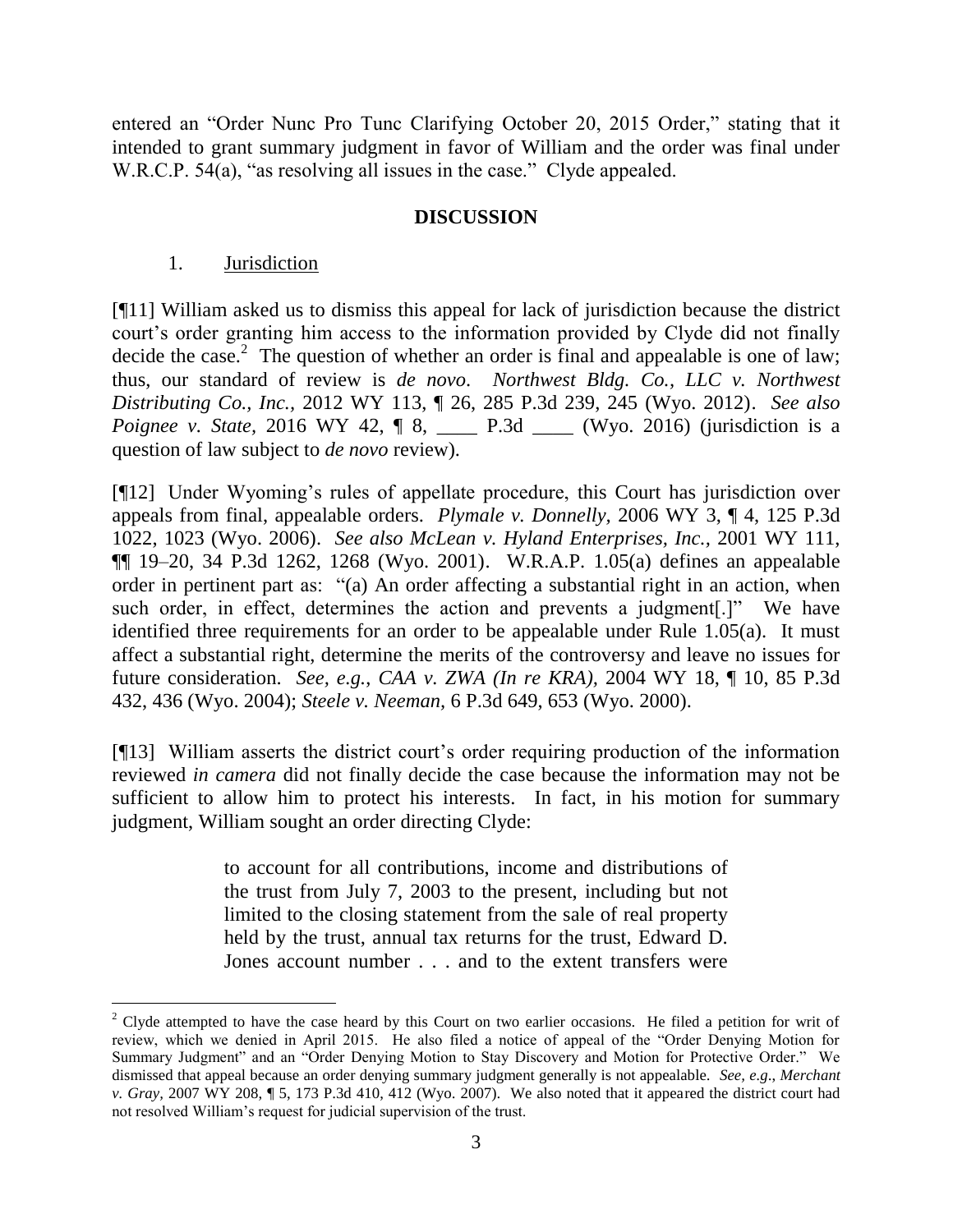made to a checking or savings account of the Defendant . . . ultimate distribution from such accounts to third parties, and such other and additional information as will provide Plaintiff with sufficient information to be informed of distributions from the trust and in the alternative that the Plaintiff be provided such information from the demise of the co-trustee Glen Evans, on August 10, 2009 . . . .

William also points out that his request for judicial supervision of the trust has not been addressed by the district court.

[¶14] We agree that the district court's order releasing the information to William is not final and appealable. Although the information provided by Clyde shows the trust values and withdrawals and transfers from the investment account in 2012 and 2013, it remains to be determined whether it is sufficient to protect William's interests. It is likely the investment statements will lead to additional questions such as the purposes of the withdrawals and/or transfers and where the funds went, and he will request additional information to answer those questions. If the parties are unable to agree, the district court will need to decide whether such future requests are appropriate. In addition, William's request for continued judicial supervision of the trust remains unresolved. Thus, the district court's claim in its November 16, 2015 Order Nunc Pro Tunc that it had resolved "all issues in the case" is obviously incorrect. Given there are outstanding issues, the district court's order requiring production of the information tendered by Clyde is interlocutory in nature and not directly appealable.

[¶15] However, we may review interlocutory orders by granting a discretionary writ of review under W.R.A.P. 13. Rule 13.02 states in relevant part:

> A writ of review may be granted by the reviewing court to review an interlocutory order of a trial court in a civil or criminal action, . . . which is not otherwise appealable under these rules, but which involves a controlling question of law as to which there are substantial bases for difference of opinion and in which an immediate appeal from the order may materially advance resolution of the litigation.

We have, in the past, exercised our discretion to issue a writ of review even though the appellant filed a notice of appeal instead of a petition for writ of review. We do not exercise this power regularly, only when the case raises a question of law and appellate review of the district court's order would materially advance resolution of the litigation. *State ex rel., Dep't of Workforce Servs., Workers' Safety & Comp. Div. v. Hartmann,*  2015 WY 1, ¶¶ 13-17, 342 P.3d 377, 381-82 (Wyo. 2015); *[Schwab v. JTL Group, Inc.,](http://www.westlaw.com/Link/Document/FullText?findType=Y&serNum=2031892873&pubNum=0004645&originatingDoc=I5c2c2f3f961b11e490d4edf60ce7d742&refType=RP&fi=co_pp_sp_4645_794&originationContext=document&vr=3.0&rs=cblt1.0&transitionType=DocumentItem&contextData=(sc.Search)#co_pp_sp_4645_794)*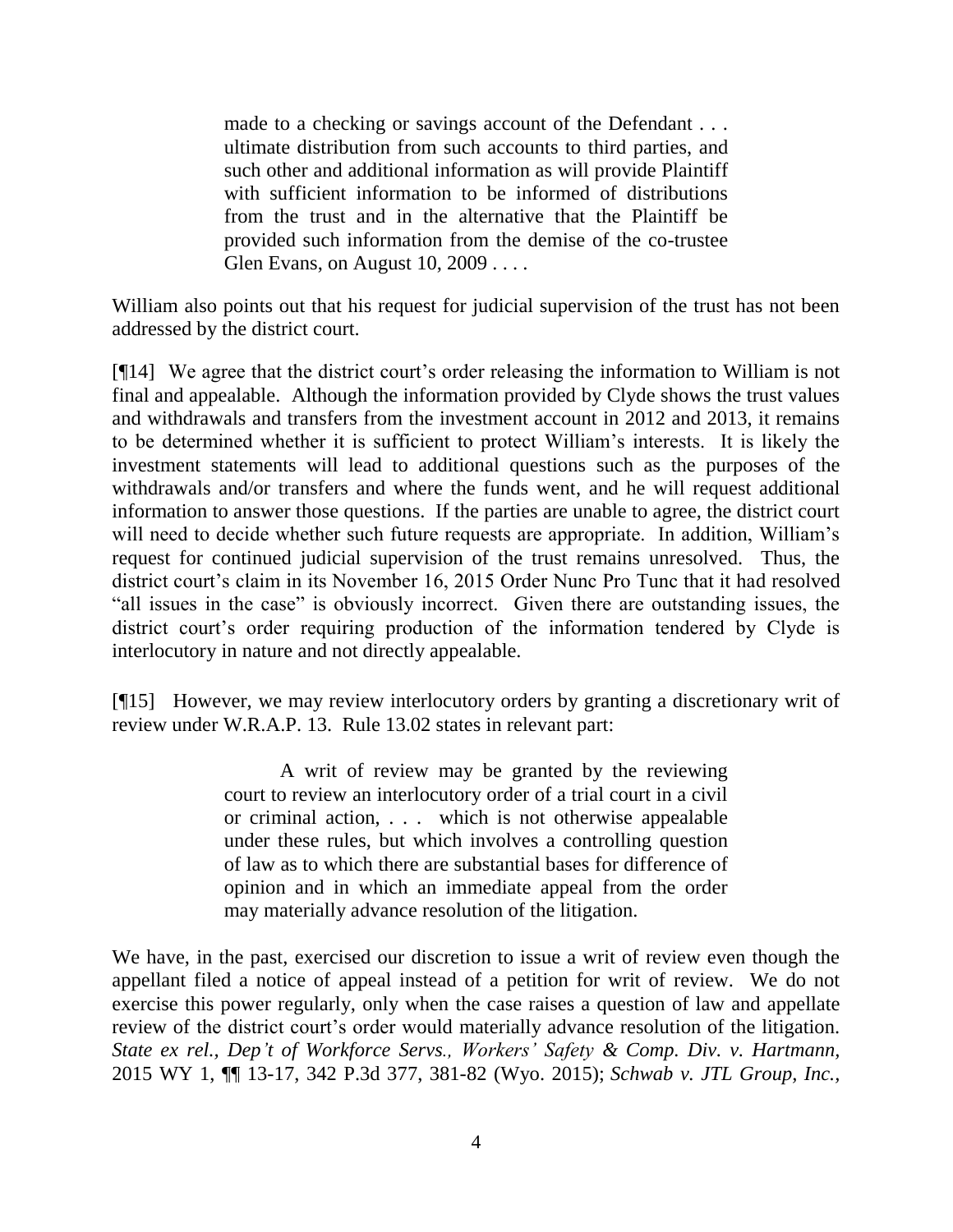2013 WY 138, ¶ 14, 312 P.3d 790, 795 (Wyo. 2013)*; [Stewart Title Guar. Co. v. Tilden,](http://www.westlaw.com/Link/Document/FullText?findType=Y&serNum=2006522729&pubNum=0004645&originatingDoc=I5c2c2f3f961b11e490d4edf60ce7d742&refType=RP&fi=co_pp_sp_4645_870&originationContext=document&vr=3.0&rs=cblt1.0&transitionType=DocumentItem&contextData=(sc.Search)#co_pp_sp_4645_870)* [2005 WY 53, ¶ 7, 110 P.3d 865, 870 \(Wyo. 2005\).](http://www.westlaw.com/Link/Document/FullText?findType=Y&serNum=2006522729&pubNum=0004645&originatingDoc=I5c2c2f3f961b11e490d4edf60ce7d742&refType=RP&fi=co_pp_sp_4645_870&originationContext=document&vr=3.0&rs=cblt1.0&transitionType=DocumentItem&contextData=(sc.Search)#co_pp_sp_4645_870)

[¶16] This case presents a distinct question of law involving a remainder beneficiary's right to an accounting under Arkansas law. Resolution of that legal issue will materially advance the litigation as our decision will either result in a dismissal of the action or focus further proceedings upon the adequacy of the accounting and whether continued court supervision of the trust administration is proper. We are also cognizant of the fact that Clyde is very elderly and suffers from health issues, making timely resolution of this matter especially important. We, therefore, conclude it is appropriate to exercise our discretion to convert Clyde's notice of appeal to a petition for writ of review and grant the writ in order to resolve the legal issue of whether William is entitled to an accounting.

## Remainder Beneficiary's Right to Accounting

[¶17] The district court granted summary judgment in favor of William. Under W.R.C.P. 56(c), summary judgment is appropriate when there is no genuine issue of material fact and the movant is entitled to judgment as a matter of law.

[¶18] This Court reviews summary judgment orders *de novo,* meaning that:

"[w]e review a summary judgment in the same light as the district court, using the same materials and following the same standards. We examine the record from the vantage point most favorable to the party opposing the motion, and we give that party the benefit of all favorable inferences that may fairly be drawn from the record. A material fact is one which, if proved, would have the effect of establishing or refuting an essential element of the cause of action or defense asserted by the parties. If the moving party presents supporting summary judgment materials demonstrating no genuine issue of material fact exists, the burden is shifted to the non-moving party to present appropriate supporting materials posing a genuine issue of a material fact for trial."

*Rogers v. Wright,* 2016 WY 10, ¶ 7, 366 P.3d 1264, 1269 (Wyo. 2016), quoting *[Inman v.](http://www.westlaw.com/Link/Document/FullText?findType=Y&serNum=2033929749&pubNum=0004645&originatingDoc=I9f5974d8c35e11e590d4edf60ce7d742&refType=RP&fi=co_pp_sp_4645_281&originationContext=document&vr=3.0&rs=cblt1.0&transitionType=DocumentItem&contextData=(sc.Search)#co_pp_sp_4645_281)  Boykin,* [2014 WY 94, ¶ 20, 330 P.3d 275, 281 \(Wyo. 2014\)](http://www.westlaw.com/Link/Document/FullText?findType=Y&serNum=2033929749&pubNum=0004645&originatingDoc=I9f5974d8c35e11e590d4edf60ce7d742&refType=RP&fi=co_pp_sp_4645_281&originationContext=document&vr=3.0&rs=cblt1.0&transitionType=DocumentItem&contextData=(sc.Search)#co_pp_sp_4645_281) (internal citations omitted).

[¶19] Paragraph 10.1 of the trust provides: "This trust shall be construed and governed by the laws of the State of Arkansas, the domicile of the Grantor at the time this instrument is executed." Relying on that provision, the district court ruled that Arkansas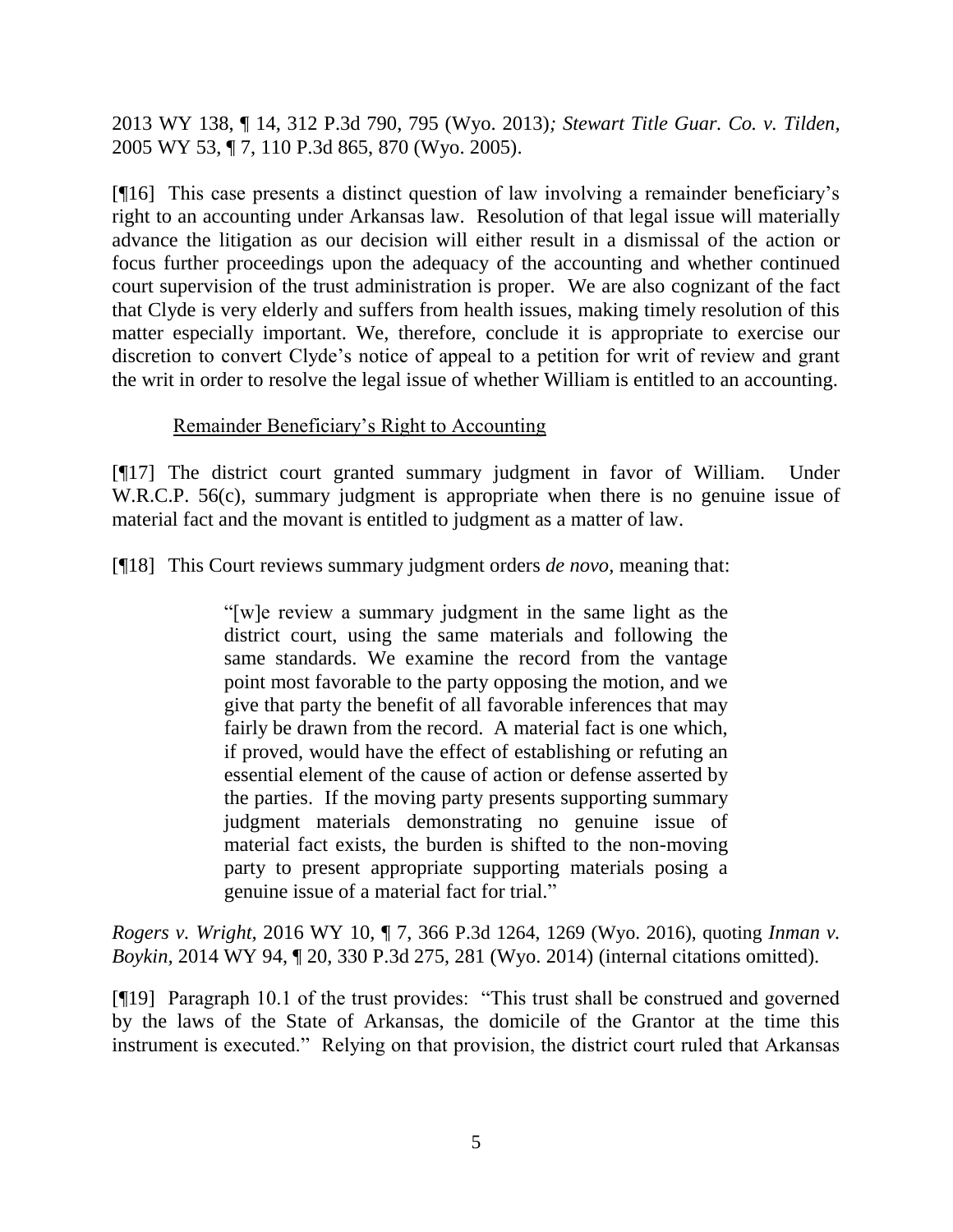law governs whether William is entitled to an accounting.<sup>3</sup> In 2005, Arkansas enacted the Arkansas Trust Code (ATC), which generally follows the Uniform Trust Code. *See*  A.C.A. § 28-73-101 and 102. With certain exceptions, the ATC applies to all trusts regardless of when they were created. A.C.A. § 28-73-1106.

[¶20] The ATC generally gives primacy to the express terms of the trust. A.C.A. § 28- 73-105(b) and comment. The district court found, and the parties agree, that the Imogene Snell Family Trust does not explicitly address the rights of beneficiaries to trust accounting records. Under many circumstances, A.C.A. § 28-73-813, which governs the trustee's duty to inform and report to beneficiaries, would fill that gap. Section 28-73- 813(a) outlines a trustee's general obligation to report:

> (a) A trustee shall keep the qualified beneficiaries of the trust reasonably informed about the administration of the trust and of the material facts necessary for them to protect their interests. Unless unreasonable under the circumstances, a trustee shall promptly respond to a beneficiary's request for information related to the administration of the trust.

[¶21] However, § 28-73-813(e) states the statutory duty to report applies only to irrevocable trusts created on or after September 1, 2005, and revocable trusts that become irrevocable on or after September 1, 2005. The Imogene Snell Revocable Trust became irrevocable upon her death in 2003. *See generally Bailey v. Delta Trust & Bank,* 198 S.W.3d 506, 509 (Ark. 2004) (revocable trust becomes irrevocable upon settlor's death). Thus, § 28-73-813 does not govern Clyde's duty to report. When faced with gaps in the law, the ATC provides: "The common law of trusts and principles of equity supplement this chapter." A.C.A. § 28-73-106.

[¶22] Recognizing that the reporting provision of the ATC does not address Clyde's obligation to report to the beneficiaries, the district court looked to *Salem v. Lane Processing Trust,* 37 S.W.3d 664 (Ark. Ct. App. 2001), a case that predated the ATC, to decide the issue. In *Salem*, an Arkansas court of appeals relied upon the Restatement (Second) of Trusts in determining whether Salem, a beneficiary of the Lane Processing Trust, was entitled to a trust accounting. It quoted the Restatement as follows:

> "Comment c to [section 173](http://www.westlaw.com/Link/Document/FullText?findType=Y&serNum=0291388723&pubNum=0101580&originatingDoc=Iabe32ff9e7b511d9b386b232635db992&refType=TS&originationContext=document&vr=3.0&rs=cblt1.0&transitionType=DocumentItem&contextData=(sc.UserEnteredCitation)) of the *Restatement (Second) of Trusts* (1959) provides:

 $\overline{a}$ 

<sup>&</sup>lt;sup>3</sup> William suggests in his appellate brief that Wyoming law, rather than Arkansas law, should apply in this case, and he strongly asserted that position at oral argument. The district court's orders repeatedly state that the parties and the court agreed Arkansas law applies to this case. William apparently agreed, at the district court level, that Arkansas law applies, and he does not present an adequate choice of law challenge or argument to this Court. Consequently, we will not consider whether the district court erred by applying Arkansas law.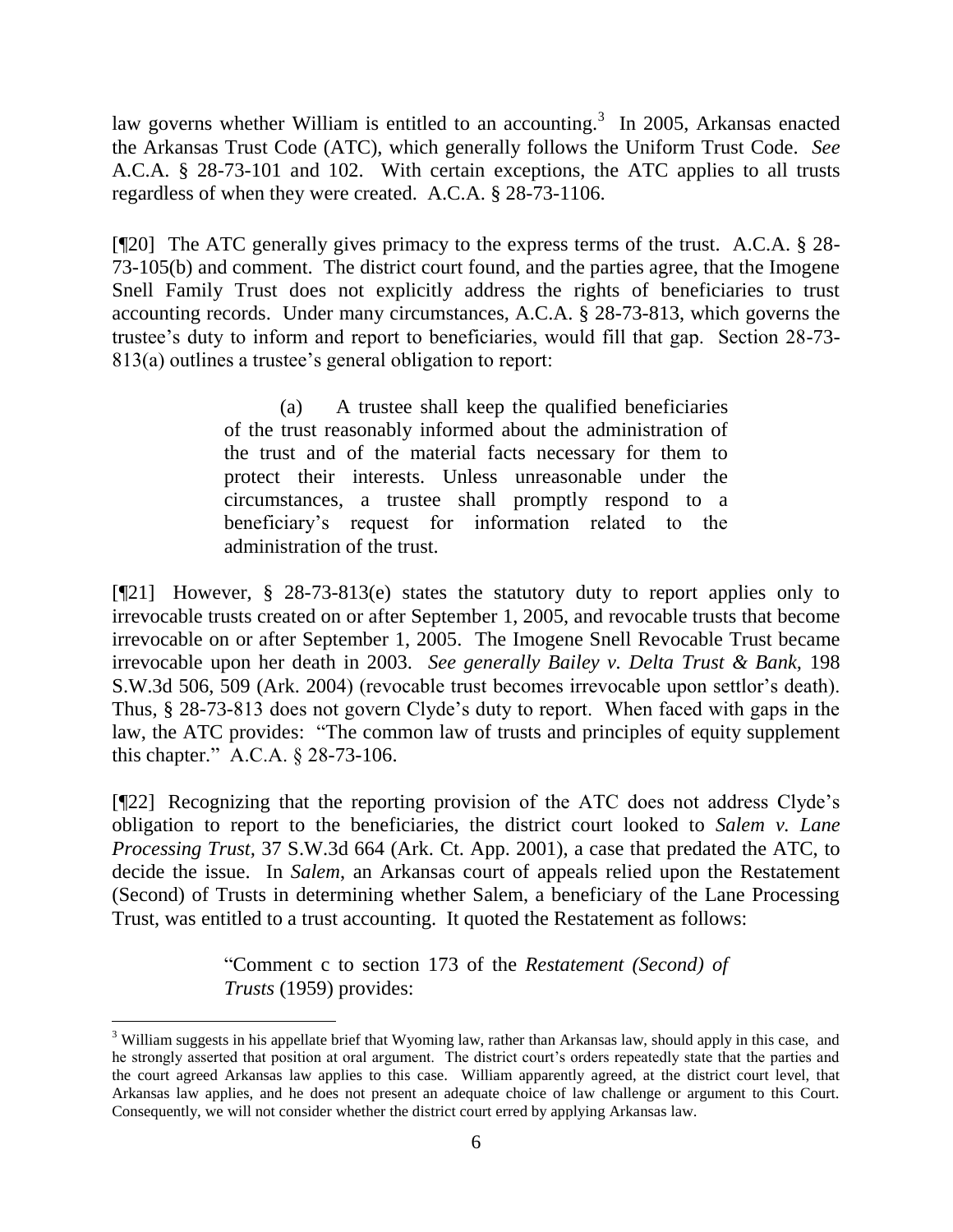Although the terms of the trust may regulate the amount of information which the trustee must give and the frequency with which it must be given, the beneficiary is always entitled to such information as is reasonably necessary to enable him to enforce his rights under the trust or to prevent or redress a breach of trust."

*Salem,* 37 S.W.3d at 666-67. Applying § 173, the Arkansas court listed several reasons why Salem was not entitled to an accounting including that there was no express trust provision requiring records be released to him, Salem had not demonstrated that access to the records was required to prevent or redress a breach of trust, and the scope of his request was unreasonable. In addition, the court recited a long history of vexatious lawsuits instigated by people acting in concert with Salem. *Id.* 

[¶23] The district court in this case distilled three factors from *Salem* to be considered in determining whether a trust beneficiary has the right to a trust accounting: 1) whether the beneficiary seeking the report demonstrates that access is warranted to prevent or redress a breach of trust; 2) whether the trust document addresses the trustee's reporting responsibilities; and 3) whether the request for information is reasonable. The court determined that the first factor was satisfied because Clyde is elderly and could not explain the loss of value in the account. With regard to the second factor, the district court concluded that, although there was no express accounting requirement in the trust, its general intent was to allow William an accounting. It stated: "William, as a remainder beneficiary, a successor trustee, and the son of both the grantor and the principal beneficiary is entitled to an accounting in order to ensure the purpose of the Trust is being achieved."

[¶24] Turning to the third factor, the district court ruled there was a material issue of fact as to whether William's request for information was reasonable and initially denied William's motion for summary judgment. At a subsequent hearing on the reasonableness of William's request, the district court directed Clyde to submit, for *in camera* review, a list of trust assets and information about the Edward D. Jones account from June 2012 forward. After reviewing the materials submitted by Clyde, the district court found "the information tendered is discoverable as it does not constitute an unreasonable accounting," ordered production of the materials to William and granted summary judgment in his favor.

[¶25] Before we consider the legal question of whether William is entitled to an accounting, we are compelled to comment upon the procedures used by the district court in granting summary judgment and restricting access to the record. The district court initially denied summary judgment because it concluded there was a material issue of fact as to whether William's request for information was reasonable. We agree that reasonableness is usually a question of fact, which makes summary judgment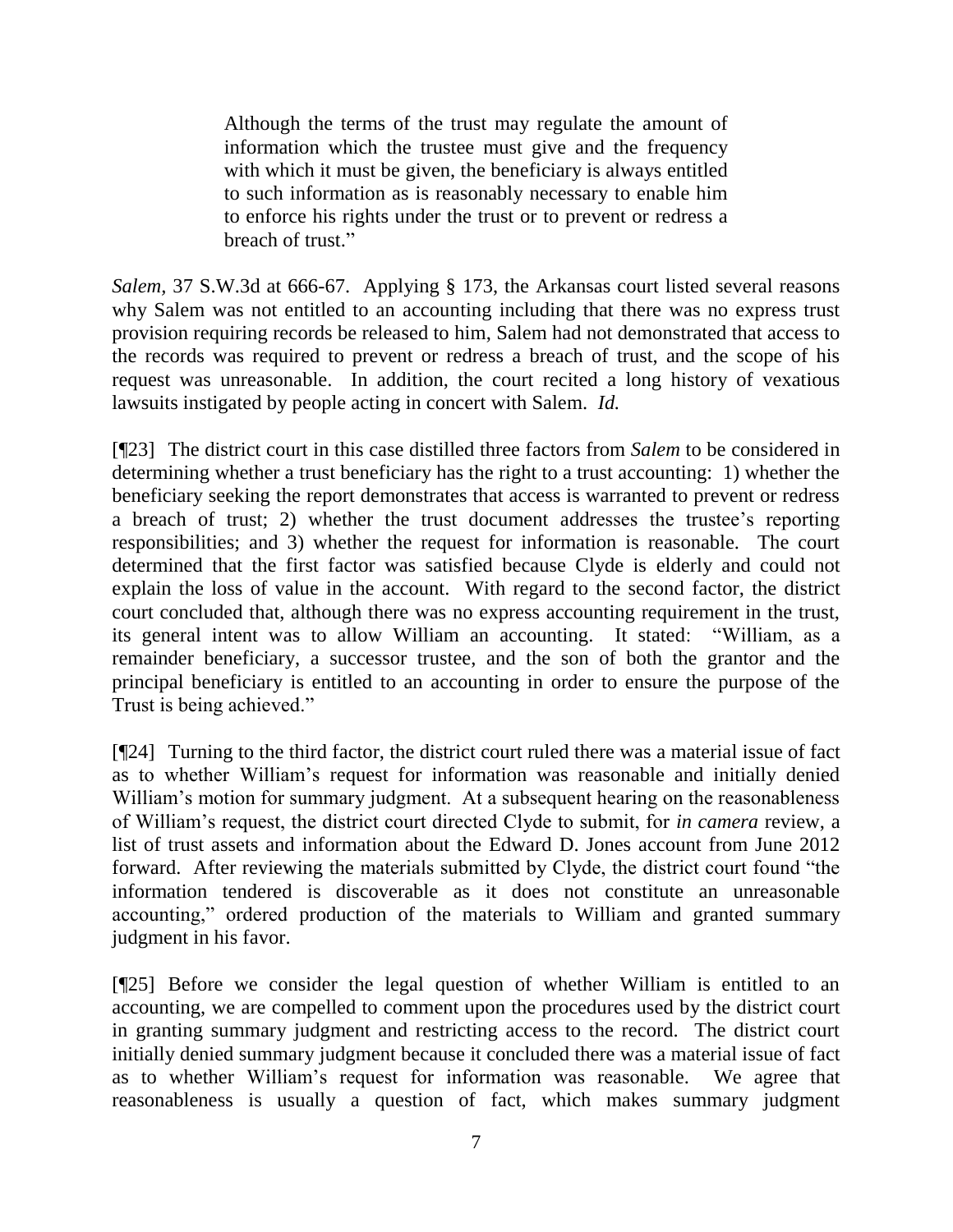inappropriate. *See Salem,* 37 S.W.3d at 667; *Bell v. Bank of America, N.A.,* 422 S.W.3d 138, 142 (Ark. Ct. App. 2012).

[¶26] Although an evidentiary hearing is typically necessary to decide a question of fact, the district court did not conduct one. Instead, it ordered the trustee to submit information for *in camera* review. It then proceeded to decide the factual question and issued an "Order Following In Camera Inspection of the Documents" on October 20, 2015, without taking additional evidence or hearing any argument. It subsequently entered an order it called "Order Nunc Pro Tunc Clarifying October 20, 2015 Order,"<sup>4</sup> which granted summary judgment to William and declared the order was final "as resolving all issues in the case." Neither the district court nor the parties recited any authority for the district court to order Clyde to submit certain materials to the district court for *in camera* review or to decide a factual issue using that procedure.

[¶27] The district court, on its own, created a procedure where it defined and considered the evidence it thought was relevant, without any of the appropriate procedures typically followed in a trial or hearing. It then made a substantive decision based on that evidence without one side even knowing what the evidence was. Despite the unusual and highly questionable means the district court employed in reaching its decision, Clyde does not challenge the district court's finding that disclosure of the Edward D. Jones account information was reasonable.

[¶28] In another unusual procedural twist, the district court entered an order sealing the records presented for *in camera* review and stated: "**This matter is not subject to appeal** and this order shall seal the records that were reviewed by the Court and they shall remain under seal until ordered open by this Court or an appellate court." (emphasis added). The district court did not cite any authority for its action. Wyoming's Rules Governing Access to Court Records address confidential information in court proceedings. Rule 6 provides a partial list of records which may be restricted from public access, including "[d]iscovery material or other items submitted to a court for *in camera*  review" and "[r]ecords sealed by a court." Rule Governing Access to Court Records 6(n) and (r). The rules set out procedures for designating records as confidential. *See, e.g.*, Rules 7-10. While the records submitted by Clyde may qualify as confidential under the rules, there is no indication the procedure for sealing them was followed in this case.

[¶29] Furthermore, although William designated the sealed documents as part of the record on appeal, the district court clerk did not forward them to this Court, apparently because of the district judge's order that the "matter is not subject to appeal." There is no

<sup>&</sup>lt;sup>4</sup> "The nunc pro tunc is limited to cases where it is necessary to make the judgment speak the truth, and cannot be used to change the judgment." *Eddy v. First Wyoming Bank, N.A. – Lander,* 713 P.2d 228, 234 (Wyo. 1986), citing *Arnold v. State,* [76 Wyo. 445, 306 P.2d 368, 374 \(1957\).](https://1.next.westlaw.com/Link/Document/FullText?findType=Y&serNum=1957128664&pubNum=661&originatingDoc=I6d9ab081f5aa11d9b386b232635db992&refType=RP&fi=co_pp_sp_661_374&originationContext=document&transitionType=DocumentItem&contextData=(sc.Search)#co_pp_sp_661_374) The district court's "Order Nunc Pro Tunc Clarifying October 20, 2015 Order" clearly expanded the prior ruling and, therefore, was not a proper order nunc pro tunc.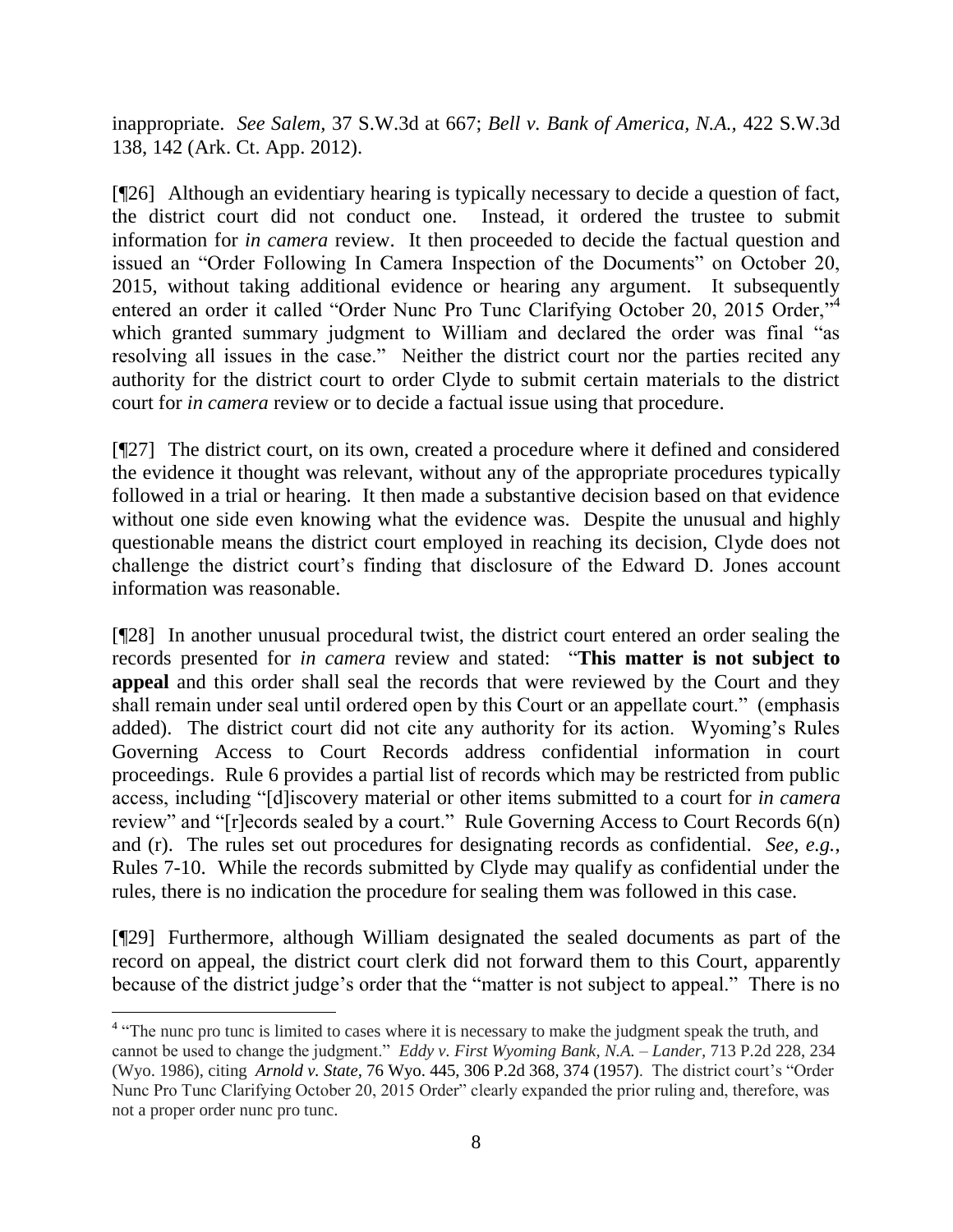legal basis to withhold, from this Court, information the district court relied upon in making its decision. Consequently, we directed that the materials be forwarded to us. Although the procedural irregularities in this case do not affect our decision, this opinion should not be taken as approval of the procedures used by the district court.

[¶30] We turn now to the specific legal question presented in this case, i.e, whether William, as a remainder beneficiary with no present right to distributions from the family trust,<sup>5</sup> has the right to an accounting from Clyde even though the trust does not explicitly provide one. Clyde argues that a beneficiary does not have the right to an accounting unless the express terms of the trust impose a duty upon the trustee to report. By making this argument, Clyde ignores that, in *Salem,* the Arkansas court specifically relied upon the Restatement (Second) of Trusts §173. Section 173 recognizes a common law duty for the trustee to account to beneficiaries regardless of the trust language:

> The trustee is under a duty to the beneficiary to give him upon his request at reasonable times complete and accurate information as to the nature and amount of the trust property, and to permit him or a person duly authorized by him to inspect the subject matter of the trust and the accounts and vouchers and other documents relating to the trust.

Section 173. As referenced in *Salem*, §173, cmt. c. states that "[a]lthough the terms of the trust may regulate the amount of information which the trustee must give and the frequency with which it must be given, the beneficiary is **always** entitled to such information as is reasonably necessary to enable him to enforce his rights under the trust or to prevent or redress a breach of trust." (emphasis added). Under this provision, although an express accounting term may define the scope of a trust accounting, § 173 states that a beneficiary is always entitled to enough information to enforce his rights or address a breach of trust.

[¶31] Clyde next asserts that even if there is a general right to an accounting, William is not entitled to one because he is a remainder beneficiary, rather than a current beneficiary. Section 173 does not differentiate between current beneficiaries, remainder beneficiaries or contingent beneficiaries. However, other provisions of the Restatement of Trusts do address this issue. Our review of Arkansas law reveals that its courts regularly relied upon the Restatement of Trusts in resolving issues related to trusts prior to adoption of the ATC. *See, e.g.*, *Buchbinder v. Bank of America, N.A.,* 30 S.W.3d 707 (Ark. 2000) (applying Restatement (Second) of Trusts § 216 to find beneficiary waived right to hold trustee accountable for errors or omissions by consenting to the trustee's action); *Wisener v. Burns,* 44 S.W.3d 289 (Ark. 2001) (using Restatement (Second) of

l

 $<sup>5</sup>$  The terms of the family trust allow the trustee to make discretionary distributions from trust income to</sup> the "Grantor's children" during Clyde's lifetime.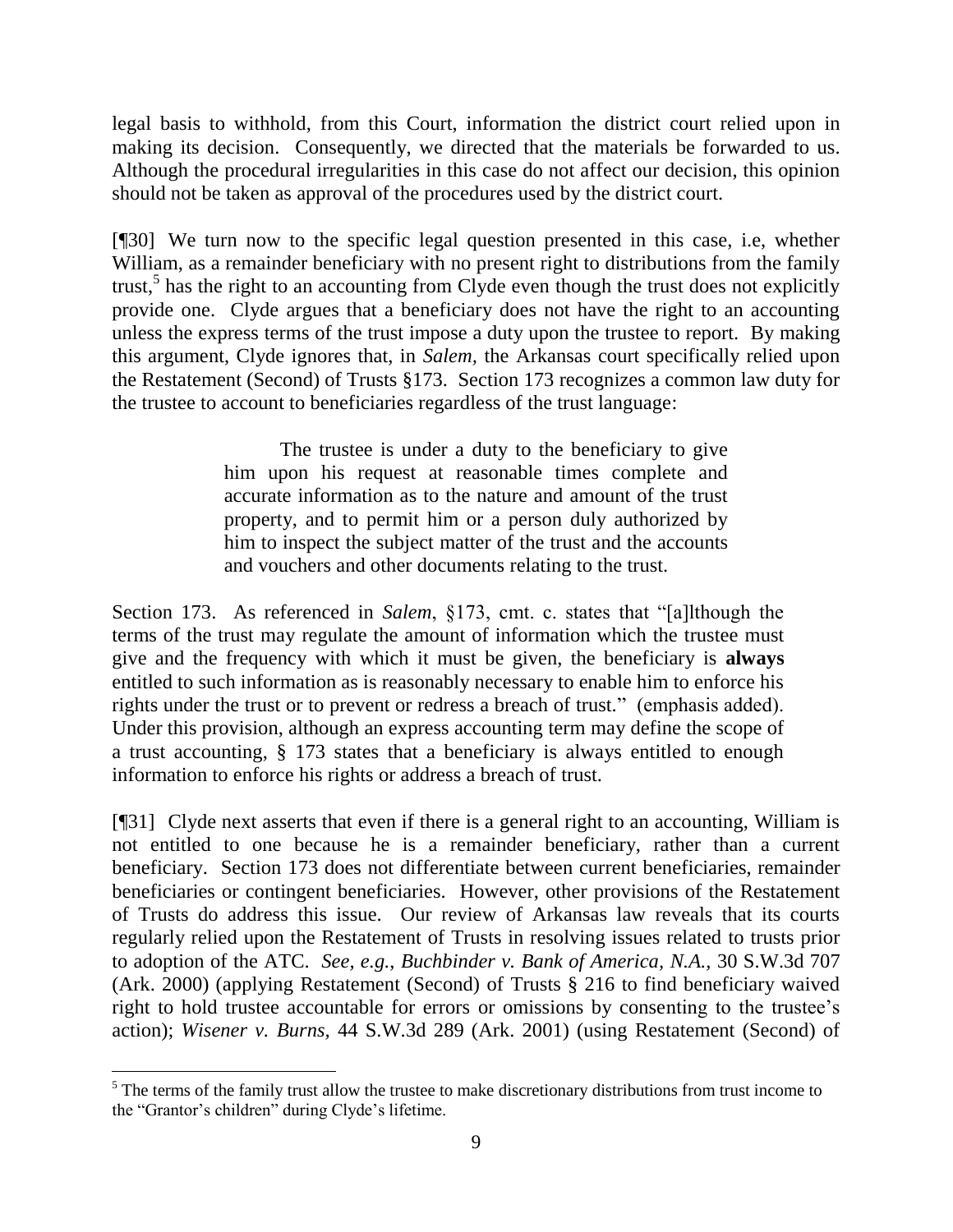Trusts § 4 to interpret trust language consistent with the intent of the settlor); *Riegler v. Riegler,* 553 S.W.2d 37 (Ark. 1977) (applying Restatement (Second) of Trusts § 170 to impose a high standard of good faith and prudent dealing upon trustee). It is, therefore, appropriate for us to look to other Restatement provisions to determine whether the right to information under §173 applies to remainder beneficiaries.

[¶32] Restatement (Second) of Trusts § 172, comment c., addresses the rights of remainder beneficiaries as follows: "The trustee may be compelled [to] account not only by a beneficiary presently entitled to the payment of income or principal, but also by a beneficiary who will be or may be entitled to receive income or principal in the future." The Restatement cites to *[Shriners Hospitals v. Smith](http://www.westlaw.com/Link/Document/FullText?findType=Y&serNum=1989161278&pubNum=0000711&originatingDoc=I20bd2535dac711e2b36b0000833f9e5b&refType=RP&fi=co_pp_sp_711_618&originationContext=document&vr=3.0&rs=cblt1.0&transitionType=DocumentItem&contextData=(sc.Search)#co_pp_sp_711_618)*, 385 S.E.2d 617, 618-19 (Va. 1989), as an example of a case applying that rule. In *Shriners Hospitals*, the Virginia Supreme Court stated that the remainder beneficiary's interest vested when the settlor died, and the remainder beneficiary was entitled to an accounting even though the trust did not require it and the beneficiary was not currently entitled to distributions. *Id.* In *[Jacob v. Davis](http://www.westlaw.com/Link/Document/FullText?findType=Y&serNum=1999226623&pubNum=0000162&originatingDoc=I20bd2535dac711e2b36b0000833f9e5b&refType=RP&fi=co_pp_sp_162_912&originationContext=document&vr=3.0&rs=cblt1.0&transitionType=DocumentItem&contextData=(sc.Search)#co_pp_sp_162_912)*, [738 A.2d 904](http://www.westlaw.com/Link/Document/FullText?findType=Y&serNum=1999226623&pubNum=0000162&originatingDoc=I20bd2535dac711e2b36b0000833f9e5b&refType=RP&fi=co_pp_sp_162_912&originationContext=document&vr=3.0&rs=cblt1.0&transitionType=DocumentItem&contextData=(sc.Search)#co_pp_sp_162_912) (Md. App. 1999), a Maryland court of appeals quoted § 172 and provided a comprehensive analysis of a remainder beneficiary's right to an accounting:

> The leading authorities on trusts are unequivocal in their articulation of the right of the remainder beneficiary to an accounting during the lifetime of the income beneficiary and after his or her death. Austin W. Scott and William F. Fratcher, *The Law of Trusts*, (Vol. IIA 4<sup>th</sup> ed.1987) § 172 explains:

> A trustee is under a duty to the beneficiaries of the trust to keep clear and accurate accounts. His accounts should show what he has received and what he has expended. They should show what gains have accrued and what losses have been incurred on changes of investments. If the trust is created for beneficiaries in succession, the accounts should show what receipts and what expenditures are allocated to principal and what are allocated to income.

> If the trustee fails to keep proper accounts, all doubts will be resolved against him and not in his favor ...

> Not only must the trustee keep accounts, but he must render an accounting when called on to do so at reasonable times by the beneficiaries. Where there are several beneficiaries, any one of them can compel an accounting by the trustee. The fact that a beneficiary has only a future interest ... does not preclude him from compelling the trustee to account.